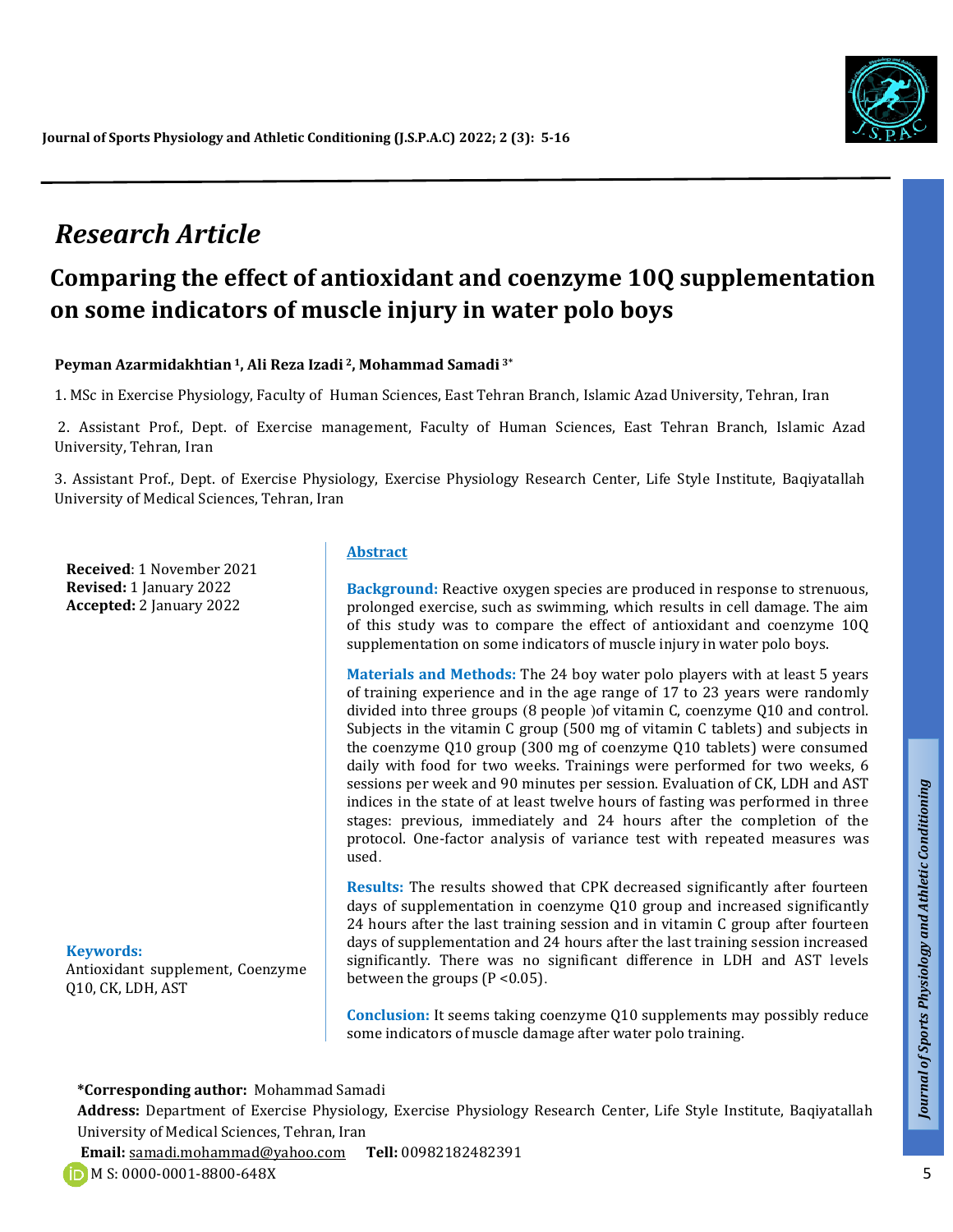# **1. Introduction**

Water polo is an intermittent exercise with intense explosive activity lasting less than 15 seconds, which, combined with light periodic activity, is generally performed with an average duration of less than 20 seconds (1). These activities cause the uncontrolled production of free radicals, including reactive oxygen species, and upset the balance between oxidizing and antioxidant agents (oxidative stress), resulting in potential damage to large biological molecules, including nuclear acids, proteins and lipids(2). Intense training can lead to exercise-induced muscle damage. In this regard, different types of training such as resistance training, plyometrics, long endurance running and intermittent anaerobic running disrupt the sarcoplasmic reticulum and sarcoma Z protein and increase the metabolic cascade and progressive microscopic indicators of muscle damage (2, 3). Disorders of sarcomeres, followed by loss of function of actin and myosin proteins during exercise, negatively affect muscle function (3). This type of damage is associated with increased activity of serum enzymes such as lactate dehydrogenase, creatine phosphokinase, aspartate aminotransferase and alanine aminotransferase and reduces muscle function (4). Creatine kinase is an enzyme in the phosphagen system that is important for the greater energy metabolism of the body's cells, especially muscle cells and the brain (5). Lactate dehydrogenase is also an enzyme that is found in large amounts in the cytoplasm of all body tissues with different concentrations and accelerates the conversion of pyruvate to lactate or vice versa in the anaerobic glycolysis pathway(5) .

Normally, creatine kinase and lactate dehydrogenase enzymes are serum markers of cell damage in cell membranes, but their release into the bloodstream may increase due to rupture of cell membranes, induction of enzyme synthesis, increased cell proliferation, and increased cell degradation(6) .Nozari and Zare (2016) in a study reported a significant increase in serum creatine kinase levels after eight weeks of plyometric training (7). Sharifian et al (2016) also observed an increase in lactate dehydrogenase after 4 weeks of increasing training in wrestlers in the placebo group (8). It is important to take nutritional antioxidants and supplements to prevent injuries from strenuous exercise (9). One of these supplements, whose effects as an antioxidant and anti-fatigue agent have been reported in studies, is coenzyme Q10 (10). Coenzyme Q10 is a fat-soluble vitamin-like substance that is an essential carrier of electrons in mitochondria and plays an important role in energy production and antioxidant activity and it can neutralize some of the damage done by free foundations (10, 11). This supplement, as a kind of antioxidant, has a protective function against oxidative pressure (11, 12). Emami et al (2015) reported that coenzyme Q10 supplementation prevented adverse changes in muscle injury indices during strenuous exercise and swimming record-keeping (13). In a study by Changizi et al. (2015) that examined the effect of acute coenzyme Q10 supplementation on some serum markers of muscle damage following a resistance training session in male college athletes, it was observed that supplementation significantly reduces creatine kinase (14). Kazaki et al. (2015) investigated the effect of coenzyme Q10 supplementation on blood pressure and muscle damage during combat training.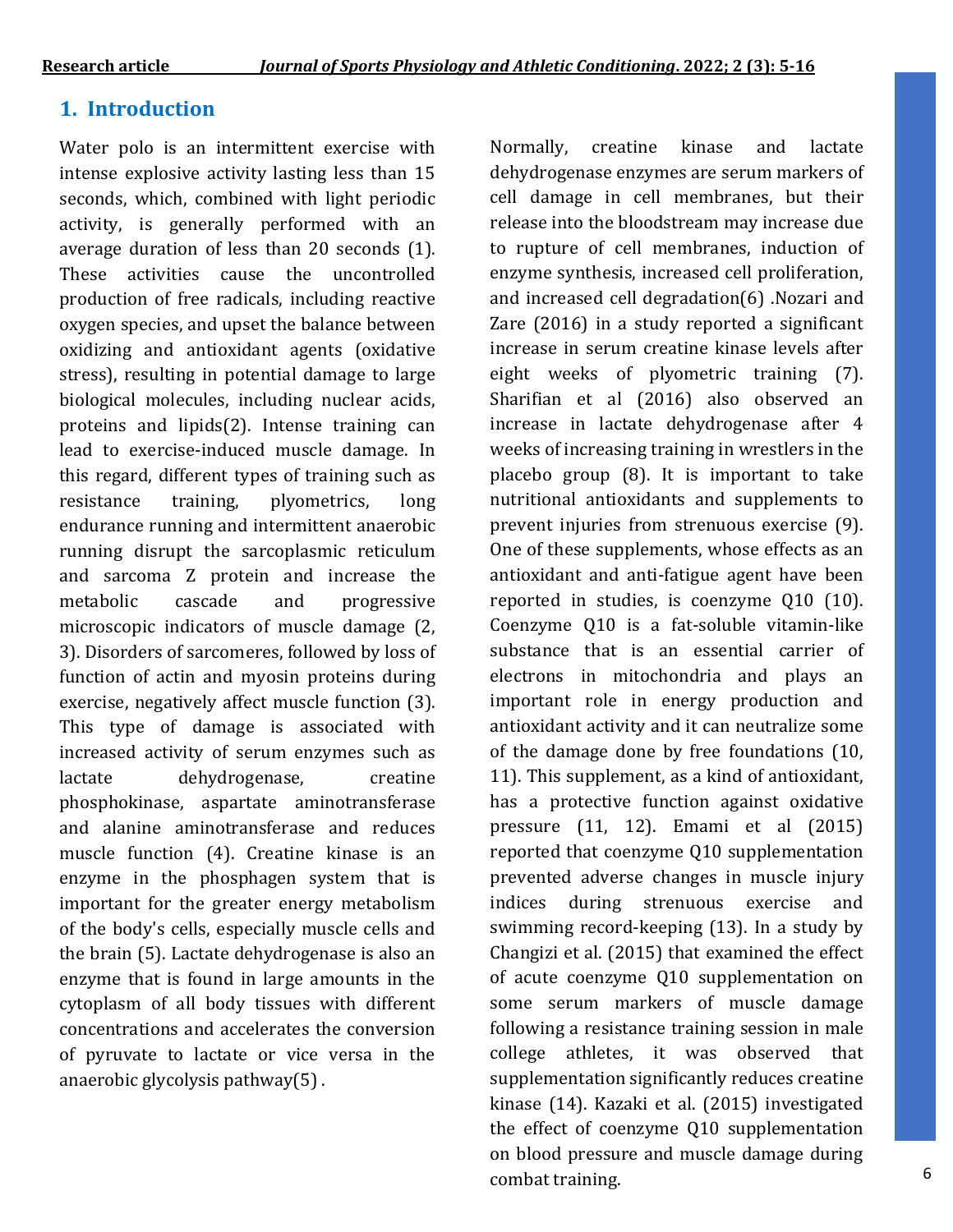significantly during exercise, while no significant difference was observed in creatine kinase concentration after supplementation (15). Numerous antioxidants, including vitamins C, E, carotenoids, and flavonoids, have also been introduced to protect cells from free radicals, However, vitamins C and E are mostly used as sports supplements among antioxidants(16). The use of antioxidant supplements can delay the oxidative stress caused by exercise in the blood and skeletal muscle (16).In one study, vitamin C supplementation was shown to reduce some of the markers of muscle damage, such as creatine kinase and AST (17). Rabinejad et al (2014) reported in a study that short-term vitamin C supplementation had no effect on reducing pain and muscle damage and lipid peroxidation due to leg press and squat activity (18). Intense exercise is associated with an increase in creatine kinase and lactate dehydrogenase immediately after exercise, which increases muscle damage and undesirable changes in many indicators of cell damage (18). In such cases Consumption of antioxidant and nutritional supplements probably prevents metabolic pressure damage by increasing buffering capacity (18). However, no comprehensive studies have been performed on the effects of these supplements on the indicators of muscle damage caused by exercise. According to the contradictory results of previous studies, it is necessary to investigate the effect of vitamin C and coenzyme Q10 supplementation on the indicators of muscle damage in water polo boys in the Premier League. By conducting this study, athletes can be provided Practical supplementation recommendations to reduce the causes of injury and its subsequent consequences to provide the basis for improving health (injury prevention) and performance and improving quality of life and reducing treatment costs.

## **2. Materials and Methods** Plasma creatine kinase concentration increased

#### **Subjects**

This quasi-experimental study was performed in two experimental groups and a control group with pre-test and post-test. The statistical population of the present study consisted of all water polo boys in the Premier League. A total of 24 people according to Morgan table were selected from people with a history of participating in two national water polo leagues and in the age range of 18 to 23 years who were eligible for the study. After obtaining the permission of the Research Ethics Committee of Islamic Azad University, East Tehran Branch, and participating in the introductory session with the objectives and method of research, after obtaining consent, the subjects were randomly divided into 3 groups of 8: control, Q10 supplement and vitamin. C were exposed. Inclusion criteria include: having at least 5 years of experience in continuous water polo practice, having at least two years of participation in the country's premier water polo league and no history of illness and injury and not consuming alcohol, drugs, tobacco and effective nnatural and industrial dietary supplements influenced the research results. One week before the start of the protocol, the variables of age, height, weight and body mass index of the subjects were measured and recorded. 24 hours before the first stage of blood sampling, the record of 100 meters breaststroke was recorded. Blood samples were taken from three groups in a 12 hour fasting period and then interventions were performed for fourteen days. The vitamin C supplement group received 500 mg of vitamin C daily from Vitamin House Company and the coenzyme Q10 supplement group consumed 300 mg daily of Golden Life co-supplement tablets.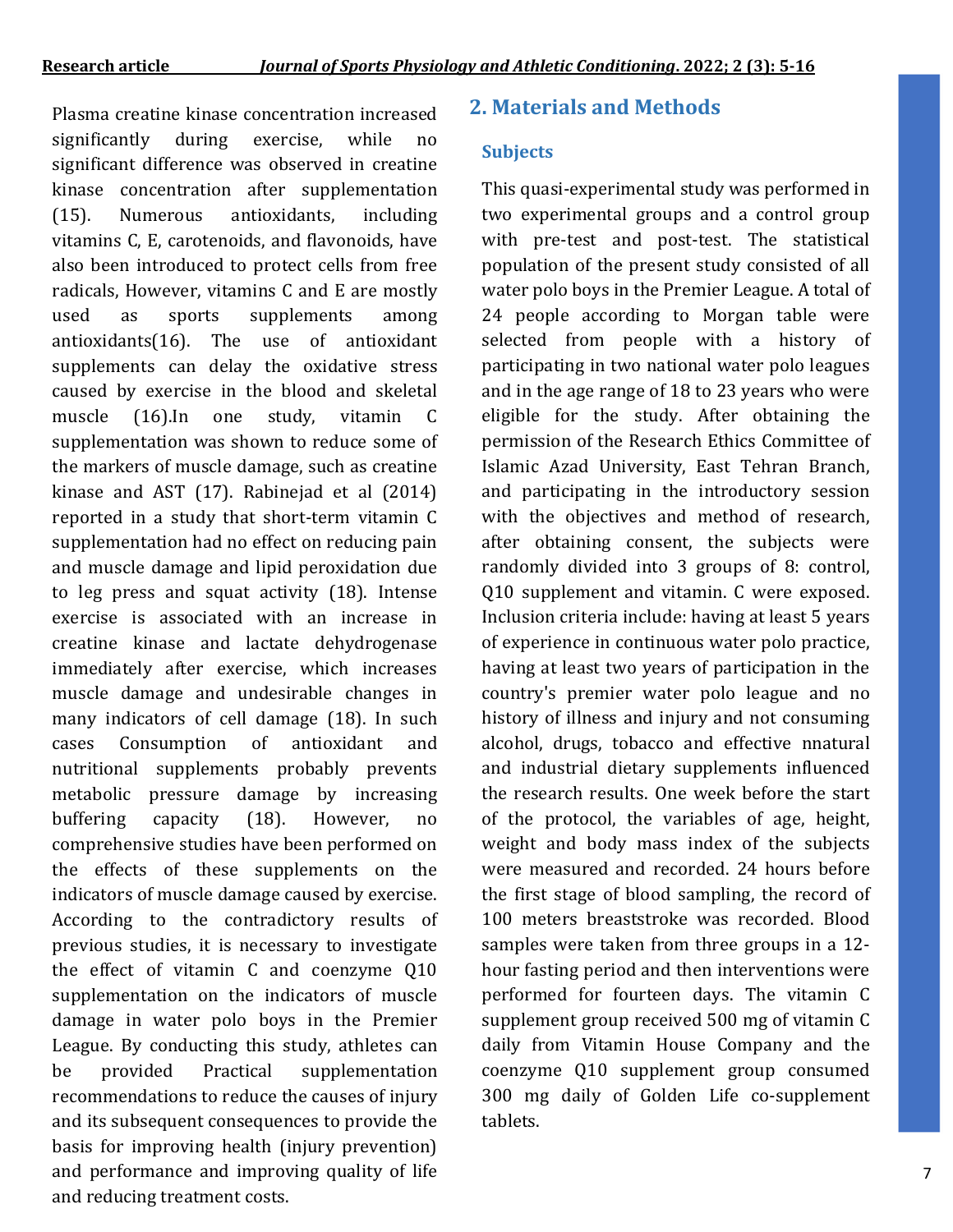The control group also received the same amount of lactose supplementation during the supplementation period. Subjects in all three groups performed 90 minutes of exercise 6 days a week. Exercises included 15 minutes of warmup, 30 minutes of high-intensity swimming, 30 minutes of intensive ball training (passing, shooting, defense, goalkeeping and carrying the ball) and 15 minutes of cooling. On the 14th day of supplementation, the second record of 100 meter breaststroke was recorded. Immediately and 24 hours after the last training session, the second and third samples were taken from each of the three groups in the 12-hour fasting position. The subject was placed in a sitting position and 5 cc of blood was taken from the pre-elbow vein of the right arm. Blood samples were placed in a centrifuge at 3000 rpm for 15 minutes to separate serum. Plasma levels of creatine kinase, lactate dehydrogenase and aspartate aminotransferase enzymes were measured using the kits of Pars Azmoun Company (Tehran, Iran) with sensitivity of one unit, five units and one unit respectively with Hitachi (902 Japan) auto-analyzer. After confirming the normality of data distribution using Kolmogorov-Smirnov test and homogeneity of variances by Levin test, analysis of variance with repeated measures was used to compare the means within the group and between groups, and if a statistically significant difference was observed to determine the location of the difference between the groups, Bon Foroni post hoc test was used (P **≥** 0.05).

### **3. Results**

The characteristics of the subjects in the three control, coenzyme Q10 and vitamin C groups are shown in Table 1. Table 2 presents the average swimming record of 100 meters of the research subjects in the two stages of pre-test and posttest .Table 3 presents the mean± Standard deviation of research variables. According to the results of Table 2, there was no significant difference between the three groups. The results of repeated measures analysis of variance showed that there was a significant difference between changes in serum creatine kinase levels of the three groups at different sampling times(P=./001). The results of Bon Foroni post hoc test showed that there was a significant difference between vitamin C group with control group and Q10 supplement group.  $(P<0/05)$ . Creatine kinase levels in coenzyme Q10 decreased significantly after fourteen days of supplementation and increased significantly 24 hours after the last training session (P=./001). In the control group and the vitamin C group, there was a significant increase after fourteen days of supplementation and 24 hours after the last training session. The results of repeated measures analysis of variance showed that there was no significant difference between changes in serum levels of lactate dehydrogenase in the three groups at different times of blood sampling **)**P=./125). Lactate dehydrogenase levels increased after 14 days of training in the control group and decreased 24 hours after the last training session. In the Q10 and vitamin C supplement groups , this amount decreased after 14 days of training and supplementation and 24 hours after the last training session. The results showed that there was no significant difference between the changes in AST levels in the three groups ( $P = r / 598$ ). In the second and third blood samples the sserum AST levels increased in the control group and decreased in the Q10 and vitamin C supplement groups.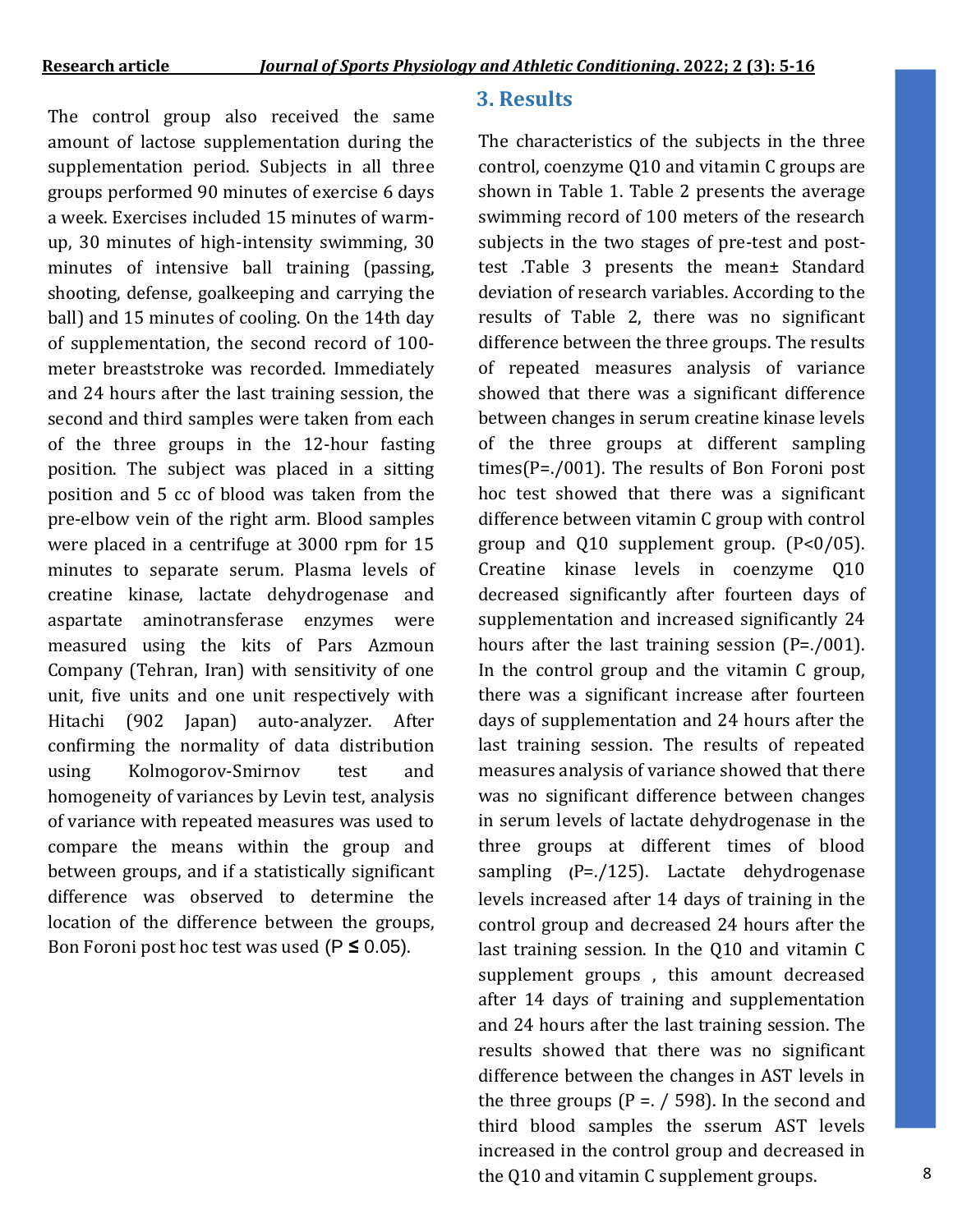| <b>Groups</b>             |               | <b>Vitaminc</b><br>$(n=8)$ | $Q10(n=8)$     | <b>Control</b><br>$(n=8)$ | P       |
|---------------------------|---------------|----------------------------|----------------|---------------------------|---------|
| Age (years)               |               | $17/8 \pm 1/8$             | $19/3 \pm 6/4$ | $18/1 \pm 1/4$            | . / 263 |
| Height (Cm)               |               | $180+2/2$                  | $182+6/2$      | $5 \pm 178/9$             | ./346   |
| Weight<br>(Kg)            | Pre-<br>test  | $79/2 + 2/8$               | $78/8 \pm 1/7$ | $75/1 \pm 1/5$            | .7546   |
| Weight<br>(Kg)            | Post-<br>test | $78/6 \pm 1/3$             | $77/3 \pm 1/7$ | $75/6 \pm 1/5$            | .7612   |
| BMI(kg/<br>m <sup>2</sup> | Pre-<br>test  | $23/2+2/1$                 | $23/4 + 5/1$   | $23/3+7/3$                | . / 258 |
| BMI(kg/<br>m <sup>2</sup> | Post-<br>test | $22/4+3/6$                 | $22/9 + 4/9$   | $23/5 \pm 3/9$            | ./186   |

**Table 1: Demographic characteristics of research subjects**

#### **Table 2: Comparison results of the average 100-meter swimming record of the three groups**

|                | 100m swimming record (seconds)                          | р                                                              |      |
|----------------|---------------------------------------------------------|----------------------------------------------------------------|------|
| <b>Groups</b>  | <b>Pre-test mean</b> $\pm$<br><b>Standard deviation</b> | Post-test<br>mean <sub>±</sub><br><b>Standard</b><br>deviation |      |
| <b>Control</b> | $64/3 \pm 1/64$                                         | $63/1 \pm 3/94$                                                |      |
| Q10            | $63/6 \pm 3/96$                                         | $62/7 + 3/1$                                                   | ./51 |
| Vitamin C      | $64\pm3/7$                                              | $61/1 \pm 3/7$                                                 |      |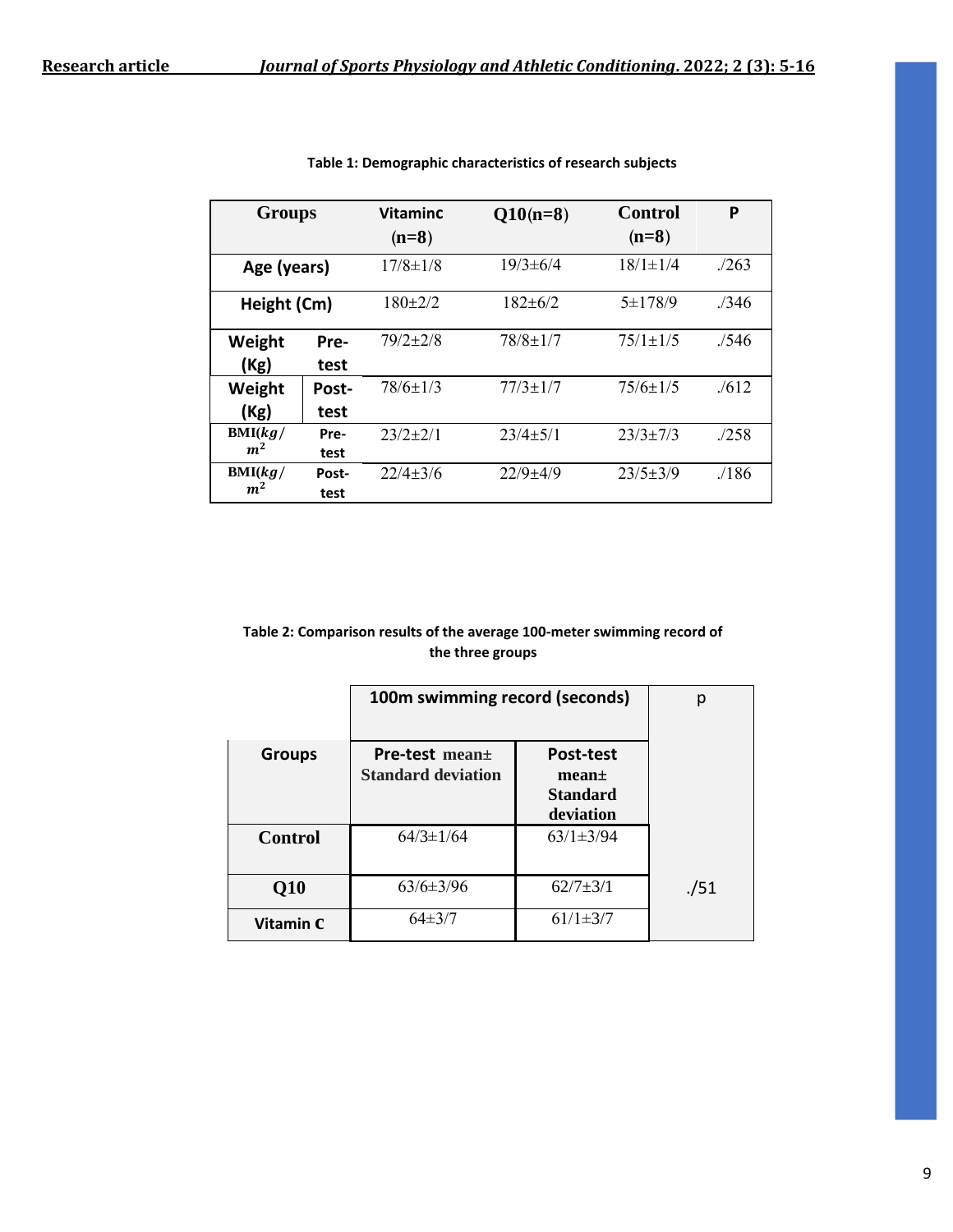| variable               | Group     | stage      | mean± Standard<br>deviation | P        |
|------------------------|-----------|------------|-----------------------------|----------|
|                        | Control   | Pre-test   | $148 + 6/8$                 |          |
|                        |           | Post-test1 | $178/7 \pm 6/9$             |          |
|                        |           | Post-test2 | 228/3±7/9                   |          |
| <b>Creatine kinase</b> | Q10       | Pre-test   | $169/3 \pm 1/2$             | $0/001*$ |
|                        |           | Post-test1 | $136 \pm 5/4$               |          |
|                        |           | Post-test2 | $184/5 \pm 1/2$             |          |
|                        | Vitamin c | Pre-test   | $190/1 \pm 1/2$             |          |
|                        |           | Post-test1 | $298 \pm 1/8$               |          |
|                        |           | Post-test2 | $320/6 \pm 1/3$             |          |
|                        | Control   | Pre-test   | $355/1\pm3/3$               |          |
|                        |           | Post-test1 | $360/9 \pm 3/8$             |          |
|                        |           | Post-test2 | $353/5 \pm 3/6$             |          |
| lactate                | Q10       | Pre-test   | 355/7±7/9                   | 0/125    |
| dehydrogenase          |           | Post-test1 | $306/7 \pm 3/4$             |          |
|                        |           | Post-test2 | 298/8±3/3                   |          |
|                        | Vitamin c | Pre-test   | $360/3 \pm 5/8$             |          |
|                        |           | Post-test1 | 356/1±4/9                   |          |
|                        |           | Post-test2 | 329/6±7/1                   |          |
|                        | Control   | Pre-test   | 31/6±9/7                    |          |
|                        |           | Post-test1 | $32/7 + 9/2$                |          |
|                        |           | Post-test2 | 33/7±9/3                    |          |
| <b>AST</b>             | Q10       | Pre-test   | $31/8 + 9/1$                | 0/598    |
|                        |           | Post-test1 | 29/6±7                      |          |
|                        |           | Post-test2 | $26/7 + 4/3$                |          |
|                        | Vitamin c | Pre-test   | 38/3±9/2                    |          |
|                        |           | Post-test1 | 31/2±5/8                    |          |
|                        |           | Post-test2 | 28/6±4/8                    |          |

**Table 3: mean± Standard deviation of research variables**

**\*= significant difference**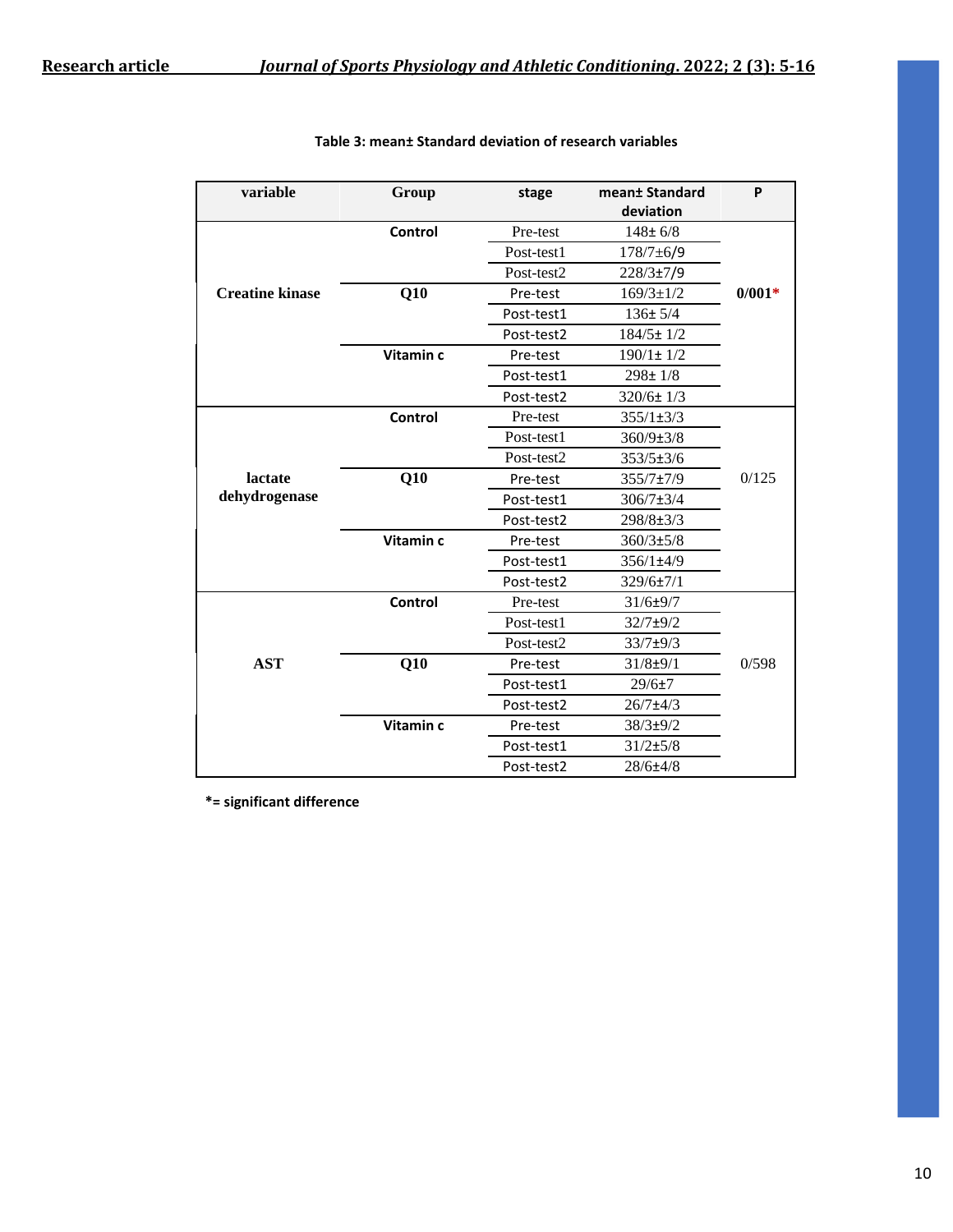# **4. Discussion**

 following resistance activities occurs mainly The results of the present study showed that coenzyme Q10 consumption significantly reduced creatine kinase in water polo boys after fourteen days of supplementation compared to the other two groups. High levels of creatine kinase after exercise can be caused by damage to skeletal muscle tissue (19). Evidence suggests that due to fatigue of muscle fibers, membrane resistance decreases and potassium duct activity increases with increasing internal free calcium ions (19). Another structure of localized muscle tissue damage is sarcoma damage due to fragmentation of the Z lines, which intense exercise can damage this muscle structure and increase creatine kinase (5). Elevation of total serum creatine kinase due to rupture of muscle sarcolemma (17). While the increase in serum concentration of this enzyme is due to more aerobic and endurance activity due to leakage due to loss of energy and instability or damage due to peroxidation of cell membrane phospholipids (17). It is essential to take nutritional antioxidant supplements to prevent injuries from strenuous exercise(9) .Coenzyme Q10 reduces peroxidation of membrane fats and reduces damage to phospholipid membranes by removing free bases and increasing the body's antioxidant capacity, thus preventing the leakage of intracellular enzymes into extracellular fluids(20). In khanevari et al.'s study (2020), creatine kinase decreased after 14 days of coenzyme Q10 supplementation and a period of strenuous exercise in inactive men, which was consistent with the results of the present study (12) .

However, it was inconsistent with the results of Nejatmand et al (2014) that coenzyme Q10 consumption could not prevent the increase of creatine kinase after exercise (21). This discrepancy may be due to the method of supplementation (type of supplement, purity, amount and time of use), different exercise protocol (intensity, duration and type of activity). The stresses of intense exercise compared to moderate-intensity exercise may be such that coenzyme Q10 supplementation cannot prevent leakage of protein and intracellular enzymes into extracellular fluids (22). Also in the present study, consumption of vitamin C caused a significant increase in serum creatine kinase in stages 2 and 3 of blood sampling compared to the control group. Changes in vitamin C concentrations during exercise are possible; indicates its redistribution between plasma antioxidant stores and tissues (18). Consumption of antioxidants can increase their storage in tissues and increase their release into the bloodstream (18). Azizi et al (2011) showed that taking antioxidant vitamin supplements reduced CK and AST indices in elite female swimmers after strenuous swimming training (17), which is inconsistent with the results of the present study. It seems that the daily dose of 500 mg supplementation in the present study is not enough to show the positive effects of vitamin C and should be consumed in larger amounts or days.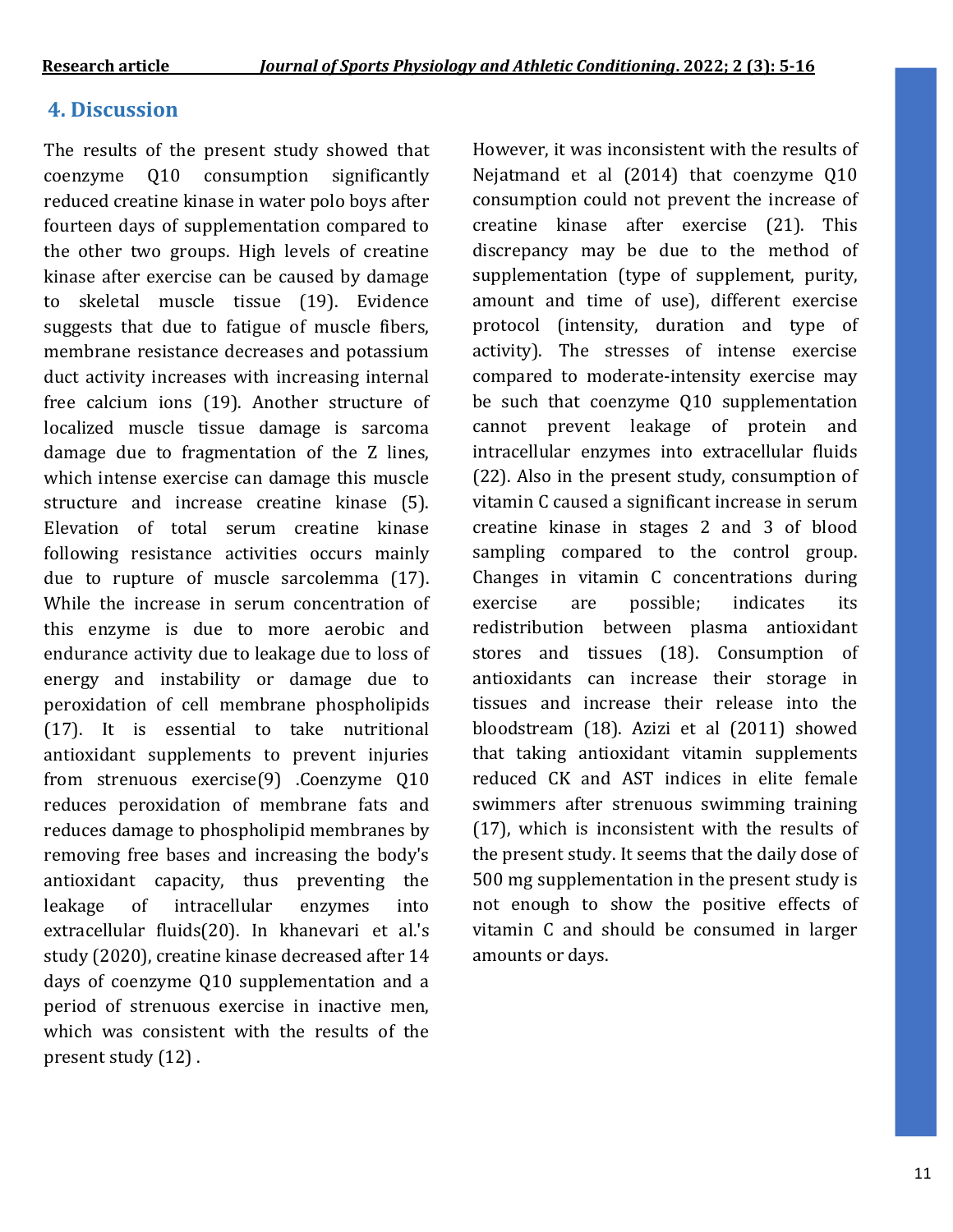Results of the present study showed that consumption of vitamin C and coenzyme Q10 decreased lactate dehydrogenase in Premier League water polo boys after fourteen days of supplementation and 24 hours after the last training session compared to the control group, but this reduction was not significant. Researchers believe that coenzyme Q10 supplementation may reduce the increase in lactate dehydrogenase after exercise, this decrease may be due to an increase in plasma coenzyme Q10 and potentiation of mitochondrial enzyme and activation of the aerobic metabolic pathway, which limits lactate production by accelerating the consumption of fatty acids and the production of adenosine triphosphate (23) .Nejatmand et al (2014) reported in a study that taking 30 mg of coenzyme Q10 supplementation had no significant effect on lactate dehydrogenase in male athletes, which is consistent with the results of the present study (21) .The results of Demiri et al.'s (2014) study on the sports performance of skiers are inconsistent with the results of the present study (24). Existing contradictions may be due to several factors such as the period and amount of supplementation before the activity, the size and speed of absorption of supplements during the activity, the diet of the subjects before and during the study and the training status of the participants and a combination of the above factors. It can affect the effect of antioxidant supplements on the response of oxidative markers (10, 13). Research shows that taking vitamins C and E at the same time increases the levels of antioxidant enzymes in the body (17). One possible mechanism for this increase could be an increase in adenosine levels as a result of adenosine triphosphate intake, which reduces oxidative stress and ultimately reduces muscle damage (17).

Taghiyar et al (2012) in a study entitled The effect of taking E and C supplements on muscle injury index and oxidative stress in female athletes found that reactive oxygen species (ROS) are effective in causing muscle damage and taking vitamin supplements may It can play a role in reducing the indicators of muscle damage caused by aerobic exercise in women (16). ROS is a major source of oxidative stress and the resulting muscle damage and plays a major role in the onset and progression of muscle fiber injury after exercise (16). Intense exercise with increased free radicals increases lipid peroxidation, DNA damage and to a lesser extent protein oxidation, which means cell damage and leads to oxidative stress and muscle damage (25) .Antioxidant supplements such as vitamins C, E, A, carotenoids and flavonoids can counteract free radicals or delay oxidative stress and muscle damage caused by exercise (25) .

Results of the present study showed that consumption of vitamin C and coenzyme Q10 decreased AST of Premier League water polo boys after fourteen days of supplementation and 24 hours after the last training session compared to the control group, but this decrease was not statistically significant. Coenzyme Q10 is the predominant form of ubiquinone in the human body (10). It is produced as an enzymatic exogenous cofactor in all living human cells and acts as a catalyst for proton / electron transport in mitochondria and lysosomes Protects against free radical damage (10, 11). Recent evidence suggests that coenzyme 10 may re-circulate or regenerate alpha tocopherol and ascorbate and may inhibit the peroxidant effects of alphatocopherol (26). Coenzyme Q10 acts as an antioxidant in lipid membranes by direct collection of reactive oxygen species and prevents lipid peroxidation (26).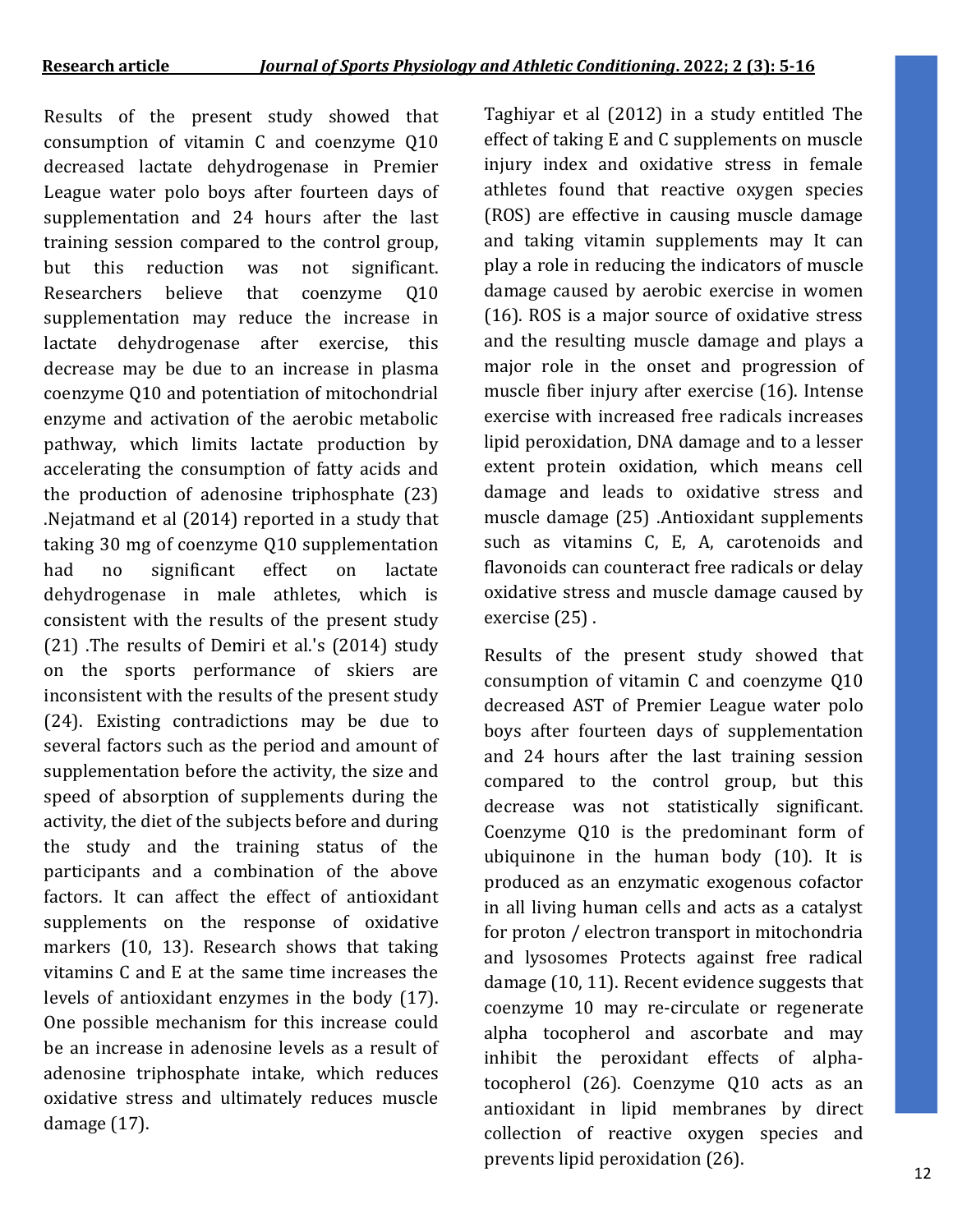It also prevents the oxidation of lipoproteins by regenerating vitamin E. Coenzyme Q10 is a potent reductant that reacts immediately with plasma proteins to directly reduce disulfide groups (10, 26). It can also regenerate known antioxidants such as ascorbate, tocopherol and glutathione by converting the oxide form to reduction (26). This coenzyme increases the ratio of reduced glutathione to oxide in the liver and by reducing the levels of reactive oxygen species, increases the activity of mitochondrial electron transfer chain complexes and reduces the effects of oxidative stress (27). Changizi et al (2014) reported that coenzyme Q10 intake following a session of resistance exercise had no effect on serum AST concentration and delayed muscle bruising in male student-athletes, which is consistent with the results of the present study (14). Emami et al. (2017) also showed in a study that the short-term effect of coenzyme Q10 supplementation significantly reduced the AST of elite swimmers (13).

# **5. Conclusion**

The results of the present study showed that coenzyme Q10 supplementation reduced muscle damage indices in coenzyme Q10 group compared to the control group, which was significant in creatine kinase index. Vitamin C supplementation also reduced lactate dehydrogenase and AST in the vitamin C group compared to the control group, which was not significant. Vitamin C supplementation caused a significant increase in serum creatine kinase index in the vitamin C group compared to the control group. Therefore, considering the possible effects of Q10 supplementation in significantly reducing muscle injury index, water polo players are recommended to use coenzyme Q10 supplementation in their training to prevent muscle injury.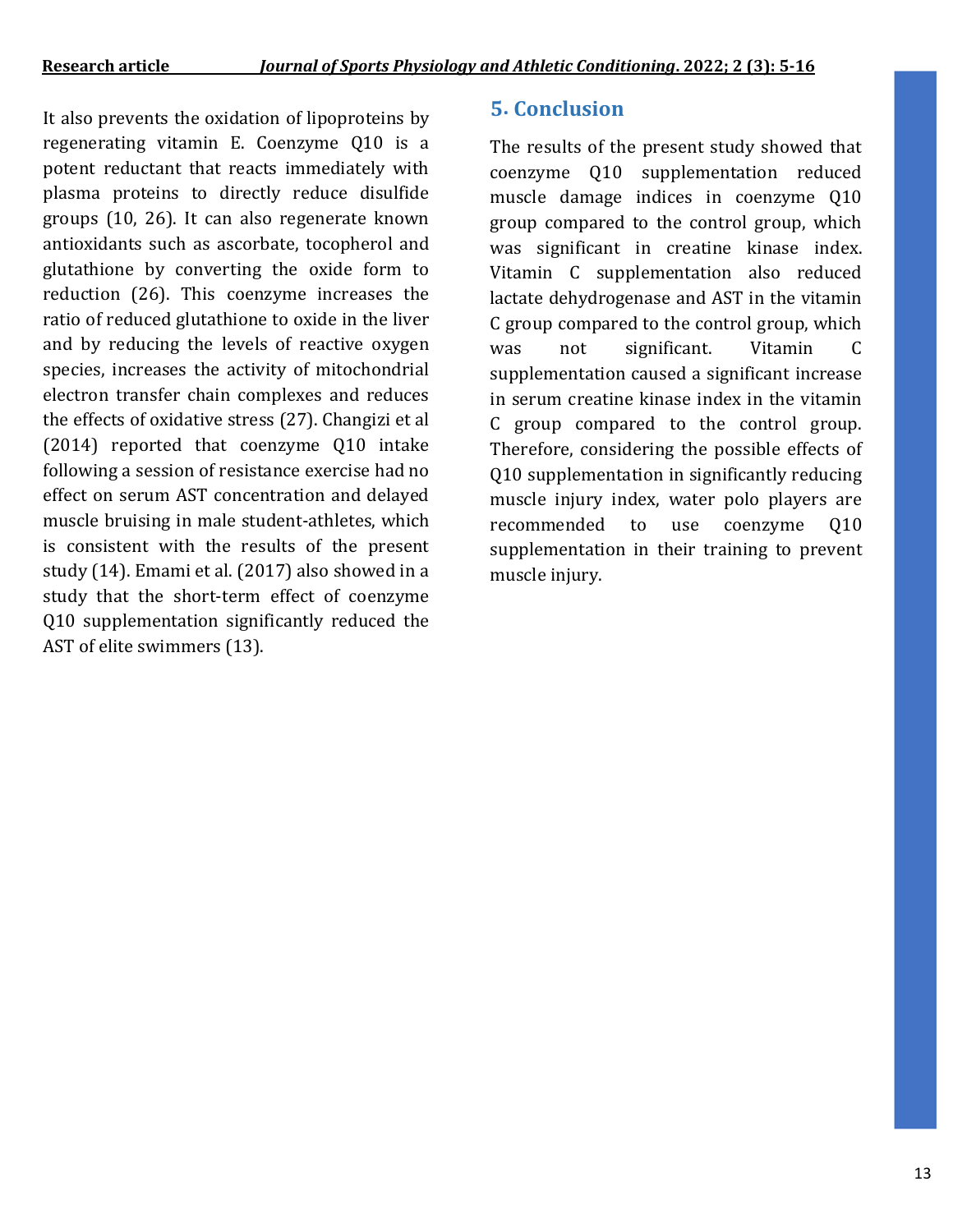## **Acknowledgements**

The present study is the results of a master's thesis approved by the Islamic Azad University, East Tehran Branch in 1399. We also express our gratitude and thanks to the professors of the Islamic Azad University, East Tehran Branch and the esteemed officials of the laboratory who helped us in this project.

# **Funding**

This study did not have any funds.

# **Compliance with ethical standards**

**Conflict of interest**: None declared.

**Ethical approval**: the research was conducted with regard to the ethical principles (Thesis Code: 137783).

**Informed consent** Informed consent was obtained from all participants.

# **Author contributions**

Conceptualization: P.A., A.I., M.S.; Methodology: P.A., M.S.; Software: P.A., A.I., M.S.; Validation: A.I., M.S.; Formal analysis: A.I., M.S.; Investigation: P.A., A.I., M.S.; Resources: P.A., A.I., M.S.; Data curation: P.A., A.I.; Writing - original draft: P.A., A.I., M.S.; Writing review & editing: P.A., M.S.; Visualization: P.A., A.I., M.S.; Supervision: P.A., A.I., M.S.; Project administration: P.A., A.I., M.S.; Funding acquisition: P.A., A.I., M.S.;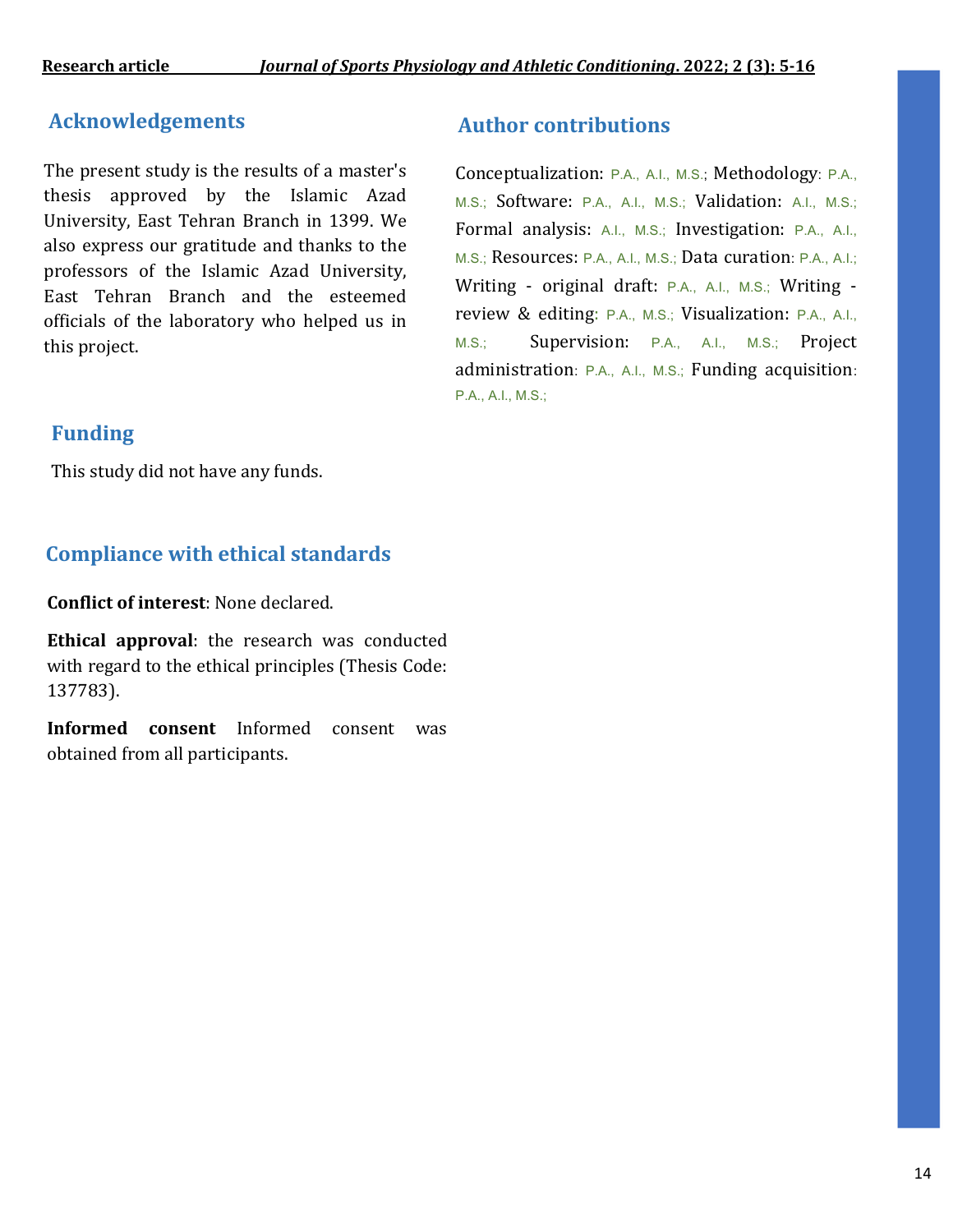# **References**

1. Rod E, Ivkovic A, Boric I, Jankovic S, Radic A, Hudetz D. Acute hyperextension/valgus trauma to the elbow in top-level adult male water polo goalkeepers: a cause of osteochondritis disecans of the capitellum? Injury. 2013 Sep;44 Suppl 3:S46-8. doi: 10.1016/S0020- 1383(13)70197-9. PMID: 24060018.

2. Di Renzo L, Galvano F, Orlandi C, Bianchi A, Di Giacomo C, La Fauci L, et al. Oxidative stress in normalweight obese syndrome. Obesity 2012;18(11):21-30.

3. Akil M. Effect of acute exercises applied to sedentaries on various enzyme levels related tomuscle damages. Afr J Microbiol Res 2012;6(2):284-7.

4. Vimercatti B , ZovicoB, Carvalho B, Barreto B, Machado A. Two doses of caffeine do not increase the risk of exercise-induced muscle damage or leukocytosis. Phys Edu Sport 2008;19(1):52-1.

5. Brancaccio P, Maffulli N, Limongelli FM. Creatine kinase monitoring in sport medicine. Br Med Bull. 2007;81-82:209-30. doi: 10.1093/bmb/ldm014. Epub 2007 Jun 14. PMID: 17569697.

6. Shenkman BS, Litvinova KS , Gasnikova NM, Tarakin PP, Chistiakov IN, et al. Creatine as a metablic controller of skeletal muscles structure and function in strength exercise in humans. The cellular 2011;35(4):452-62.

7. Nozari V, Zare A. Response of Some of the Muscle Damage Enzymes to an Acute Exercise Session Following Adaption to 8 Weeks Plyometric Training with Overload among Young Female Handball Player. psj. 2020; 18 (4) :17-23 URL: <http://psj.umsha.ac.ir/article-1-587-en.html>.

8. Sharifian M, Behpoor N, Mohajerani H R, Darabi F. Effects Alliume Satium and Silybum Marianum Supplements with four Weeks Incremental Training on Some Serum Indicators of Serum Muscle and Liver Damage in Wrestlers. aumj. 2020; 9 (2) :154-164 URL: <http://aums.abzums.ac.ir/article-1-1085-en.html>.

9. Stajer V, Vranes M, Ostojic SM. Correlation between biomarkers of creatine metabolism and serum indicators of peripheral muscle fatigue during exhaustive exercise in active men. Res Sports Med. 2020 Jan-Mar;28(1):147-154. doi: 10.1080/15438627.2018.1502185. Epub 2018 Jul 20. PMID: 30028191.

10. Ochoa JJ, Quiles JL, López-Frías M, Huertas JR, Mataix J. Effect of lifelong coenzyme 010 supplementation on age-related oxidative stress and mitochondrial function in liver and skeletal muscle of rats fed on a polyunsaturated fatty acid (PUFA)-rich diet. J Gerontol A Biol Sci Med Sci. 2007 Nov;62(11):1211-8. doi: 10.1093/gerona/62.11.1211. PMID: 18000140.

11. Raygan F, Rezavandi Z, Dadkhah Tehrani S, Farrokhian A, Asemi Z. The effects of coenzyme Q10 administration on glucose homeostasis parameters, lipid profiles, biomarkers of inflammation and oxidative stress in patients with metabolic syndrome. Eur J Nutr. 2016 Dec;55(8):2357-2364. doi: 10.1007/s00394-015- 1042-7. Epub 2015 Sep 18. PMID: 26385228.

12. Khanvari T, Sardari F, Rezaei B. The Effect of 14 Days of Coenzyme Q10 Supplementation on Muscle Damage and Fatigue Indices Following a Bout Exhausting Exercise Activity in Passive Men. J Arak Uni Med Sci. 2020; 23 (3) :386-397 URL: [http://jams.arakmu.ac.ir/article-1-3653-en.html.](http://jams.arakmu.ac.ir/article-1-3653-en.html)

13. Emami A, Tofighi A, Asri S. The Effect of 6 Weeks of Endurance Training on Gene Expression of GSK-3β in the Motor Area of the Spinal Cord of Male Wistar Rats with Diabetic Neuropathy. J of Sport Biosciences 2017;9(3):351-69. [Farsi].

14. Changizi M, Ebrahimi M, Avandi M. Acute effects of coenzyme Q10 supplement on serum parameters of oxidative stress following one session of resistance training in male college athletes. Koomesh 2015;16(4):603-10. [Farsi].

15. Kizaki K, Terada T, Arikawa H, Tajima T, Imai H, Takahashi T, Era S. Effect of reduced coenzyme Q10 (ubiquinol) supplementation on blood pressure and muscle damage during kendo training camp: a doubleblind, randomized controlled study. J Sports Med Phys Fitness. 2015 Jul-Aug;55(7-8):797-804. Epub 2014 Nov 4. PMID: 25369277.